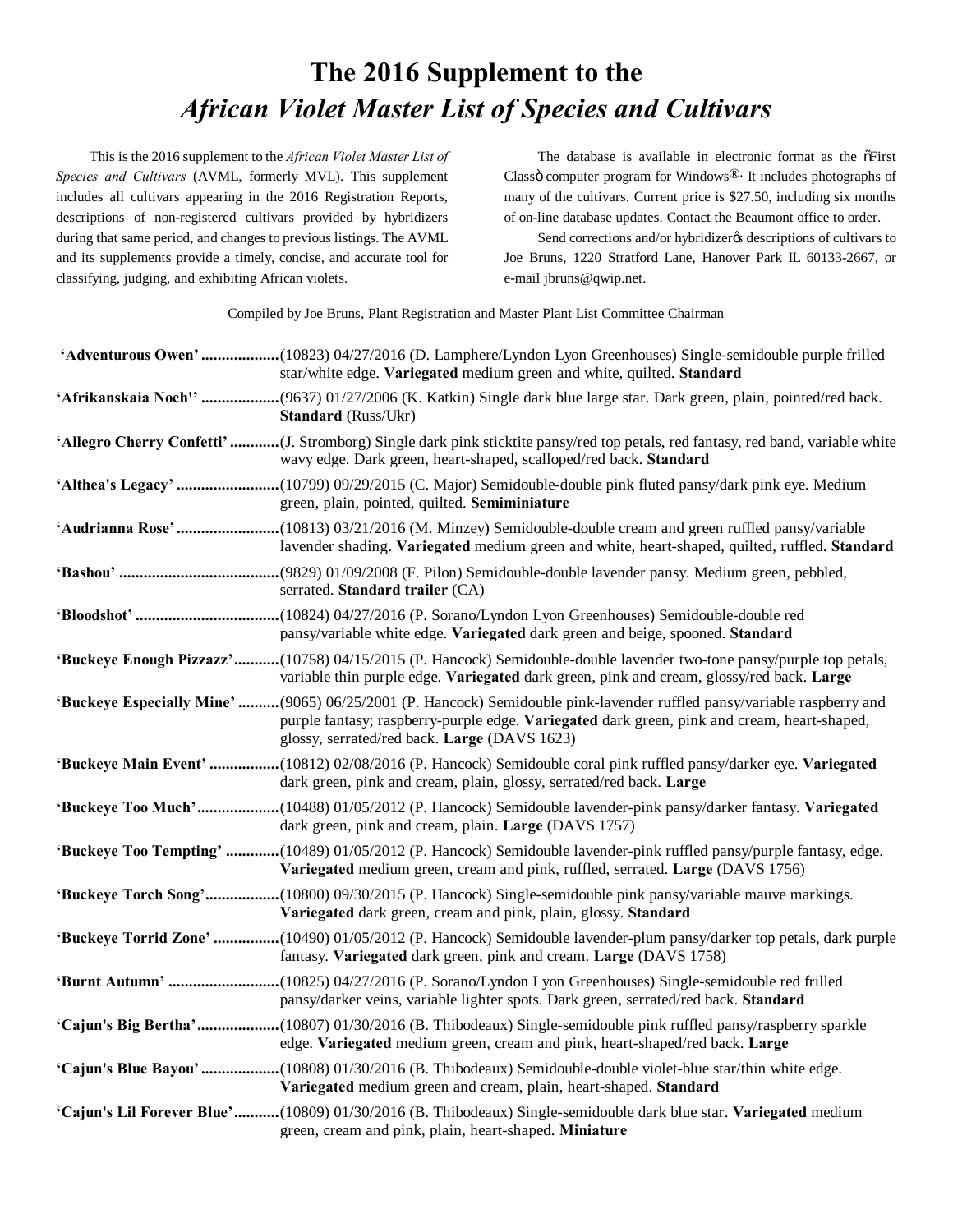| 'Cajun's Wild Eyes' (10810) 01/30/2016 (B. Thibodeaux) Single-semidouble white star/purple eye, rays. Variegated<br>medium green and white, plain, quilted. Standard                                                                |
|-------------------------------------------------------------------------------------------------------------------------------------------------------------------------------------------------------------------------------------|
| Variegated dark green, cream and pink, plain, ovate/red back. Large                                                                                                                                                                 |
| 'Christmas Mood'(10826) 04/27/2016 (P. Sorano/Lyndon Lyon Greenhouses) Semidouble white pansy/pink blush<br>eye. Crown variegated light green and yellow. Semiminiature                                                             |
| pointed, quilted. Large                                                                                                                                                                                                             |
| 'Donna's Twilight Snowfall' (10721) 11/06/2014 (D. Brining) Semidouble-double light blue and white pansy. Light-medium<br>green, serrated. Standard                                                                                 |
| 'Freya's Blue Ribbons' (10802) 01/05/2016 (C. Hsieh) Semidouble chimera purple-fantasied blue large frilled<br>pansy/white-pale lavender stripe, green edge. Medium green, plain. Standard                                          |
| pink-lavender stripe, thin green edge. Medium green, quilted, glossy. Standard                                                                                                                                                      |
| 'Freya's Ice Crystals'(10804) 01/05/2016 (C. Hsieh) Single chimera white-lavender sticktite large frilled star/purple<br>stripe. Variegated medium green and cream, wavy. Large                                                     |
| 'Freya's Rainbow Brushwork' (10805) 01/05/2016 (C. Hsieh) Semidouble-double chimera white large frilled star/variable green<br>tint; blue-fantasied pink to variable dark lavender st Medium green, quilted. Standard               |
| lavender tinge; green edge. Variegated light green and ivory, quilted. Standard                                                                                                                                                     |
| and lime. Semiminiature                                                                                                                                                                                                             |
| <b>Standard</b>                                                                                                                                                                                                                     |
|                                                                                                                                                                                                                                     |
| 'Gladys Harland' (5405) 07/01/1983 (P. Horne) Semidouble fuchsia frilled/white edge. Ovate, quilted/red back.<br><b>Standard</b>                                                                                                    |
| Medium green, quilted. Standard                                                                                                                                                                                                     |
| ruffled raspberry edge. Dark green, quilted/red back. Standard                                                                                                                                                                      |
| medium-dark green and gold, plain. Semiminiature (TX Hyb)                                                                                                                                                                           |
| 'K's Bourbon 'n' Bow Ties' (10848) 07/31/2016 (K. Hajner) Single-semidouble white and pink pansy/purple and dark pink<br>rays and streaks. Medium-dark green, quilted, serrated. Standard (Western)                                 |
| mostly on lower petals. Variegated medium green and white, quilted, slightly wavy. Standard<br>(Western)                                                                                                                            |
| 'K's Lilac Infusion' (10794) 09/08/2015 (K. Hajner) Single-semidouble white frilled large pansy/pale lavender and<br>light blue fantasy streaks. Variegated medium green and white, ovate, quilted, serrated. Standard<br>(Western) |
| variable green edge. Variegated medium green and white, serrated. Semiminiature (Western)                                                                                                                                           |
| 'K's Pink Agate'(10559) 07/12/2012 (K. Hajner) Semidouble-double light pink large star/dark pink streaks.<br>Medium-dark green, quilted, reverse spooned. Semiminiature (Western)                                                   |
| 'K's Pistachio Blush'(10796) 09/08/2015 (K. Hajner) Single-semidouble white frilled bell/pink eye, variable dark pink<br>markings; green edge. Variegated medium green and white, quilted. Small standard (Western)                 |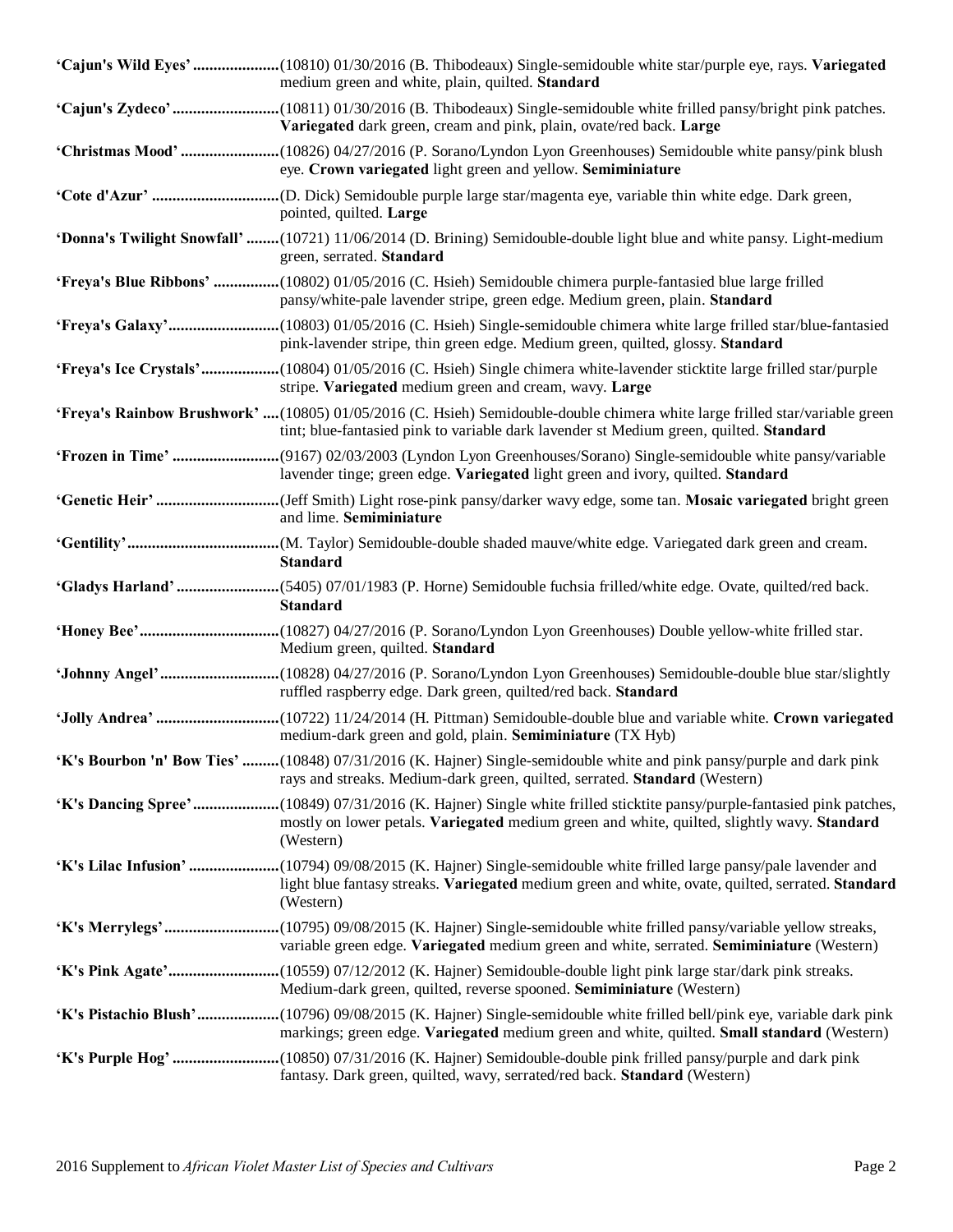| green on upper petals. Variegated medium green, white and pink, heart-shaped, quilted, wavy,<br>serrated. Standard (Western)                                                                                                                  |
|-----------------------------------------------------------------------------------------------------------------------------------------------------------------------------------------------------------------------------------------------|
| quilted, slightly wavy, serrated. Standard (Western)                                                                                                                                                                                          |
| 'K's Snowy Montana' (10852) 07/31/2016 (K. Hajner) Semidouble-double white pansy. Medium green, quilted, serrated.<br><b>Standard</b> (Western)                                                                                               |
| 'K's Summer Plum Smash'(10853) 07/31/2016 (K. Hajner) Semidouble-double violet two-tone pansy/purple fantasy.<br>Medium green, slightly wavy, serrated. Standard (Western)                                                                    |
| 'K's Tipsy Spritzer' (10798) 09/08/2015 (K. Hajner) Single-semidouble lavender two-tone pansy/darker band, thin<br>green edge. Variegated dark green, white and pink, pointed, quilted, wavy, serrated/red back.<br><b>Standard</b> (Western) |
| 'Little Treasure Trove'(10829) 04/27/2016 (P. Sorano/Lyndon Lyon Greenhouses) Single-semidouble pink star/blue<br>fantasy, white edge. Medium green, quilted. Semiminiature                                                                   |
| frilled star/blue fantasy, blue to reddish-burgundy stripe, thin raspberry edge. Dark green, quilted,<br>serrated/red back. Standard                                                                                                          |
| 'Marion Hamtil'(10847) 07/18/2016 (R. Nadeau) Semidouble-double lavender two-tone ruffled star/darker eye,<br>rays. Medium green, quilted, hairy, ruffled, wavy, serrated. Standard                                                           |
| white stripe. Dark green, quilted. Standard                                                                                                                                                                                                   |
| 'Ma's Blue Penguin'(10815) 04/01/2016 (O. Robinson) Semidouble-double chimera blue ruffled pansy/white stripe,<br>blue edge. Variegated medium green and white, ruffled, serrated. Standard                                                   |
| 'Ma's Crystal Doll' (10816) 04/01/2016 (O. Robinson) Semidouble chimera white star/variable blue eye; white stripe,<br>frilled green edge. Variegated medium green and white, quilted, ruffled. Standard                                      |
| 'Ma's Fourth Planet'(10817) 04/01/2016 (O. Robinson) Double red ruffled star. Variegated dark green and white,<br>plain/red back. Standard                                                                                                    |
| 'Ma's Happily Ever After'(10818) 04/01/2016 (O. Robinson) Semidouble-double chimera pink ruffled pansy/blue fantasy,<br>white stripe. Variegated medium green and white, ruffled, serrated. Standard                                          |
| 'Ma's Message from Mars'(10819) 04/01/2016 (O. Robinson) Semidouble red ruffled star/thin white edge. Variegated dark<br>green and white, plain/red back. Standard                                                                            |
| 'Ma's Pink Beetles' (10820) 04/01/2016 (O. Robinson) Double pink ruffled star/raspberry sparkle edge. Variegated<br>dark green, white and pink, quilted, serrated/red back. Standard                                                          |
| quilted/red back. Standard                                                                                                                                                                                                                    |
| medium green and white, quilted, ruffled. Standard                                                                                                                                                                                            |
| star/variable fantasy, blue stripe, ruffled white edge. Variegated dark green and beige, quilted/red<br>back. Standard                                                                                                                        |
| 'Midnight Waterfall' (10832) 04/27/2016 (D. Lamphere/Lyndon Lyon Greenhouses) Double pink large star/blue<br>fantasy, thin white edge. Dark green, quilted/red back. Standard                                                                 |
| green, ovate, quilted, hairy, scalloped. Standard                                                                                                                                                                                             |
| 'Pastel Princess' (10833) 04/27/2016 (D. Lamphere/Lyndon Lyon Greenhouses) Single light blue sticktite frilled<br>pansy. Medium green, scalloped, girl foliage. Standard                                                                      |
| 'Peppermint Marshmallow'(10834) 04/27/2016 (D. Lamphere/Lyndon Lyon Greenhouses) Single-semidouble white frilled<br>pansy/pale pink patches. Variegated dark green, pink and cream, ruffled, serrated. Large                                  |
| pansy/plum stripe. Medium green, ovate, quilted. Semiminiature                                                                                                                                                                                |